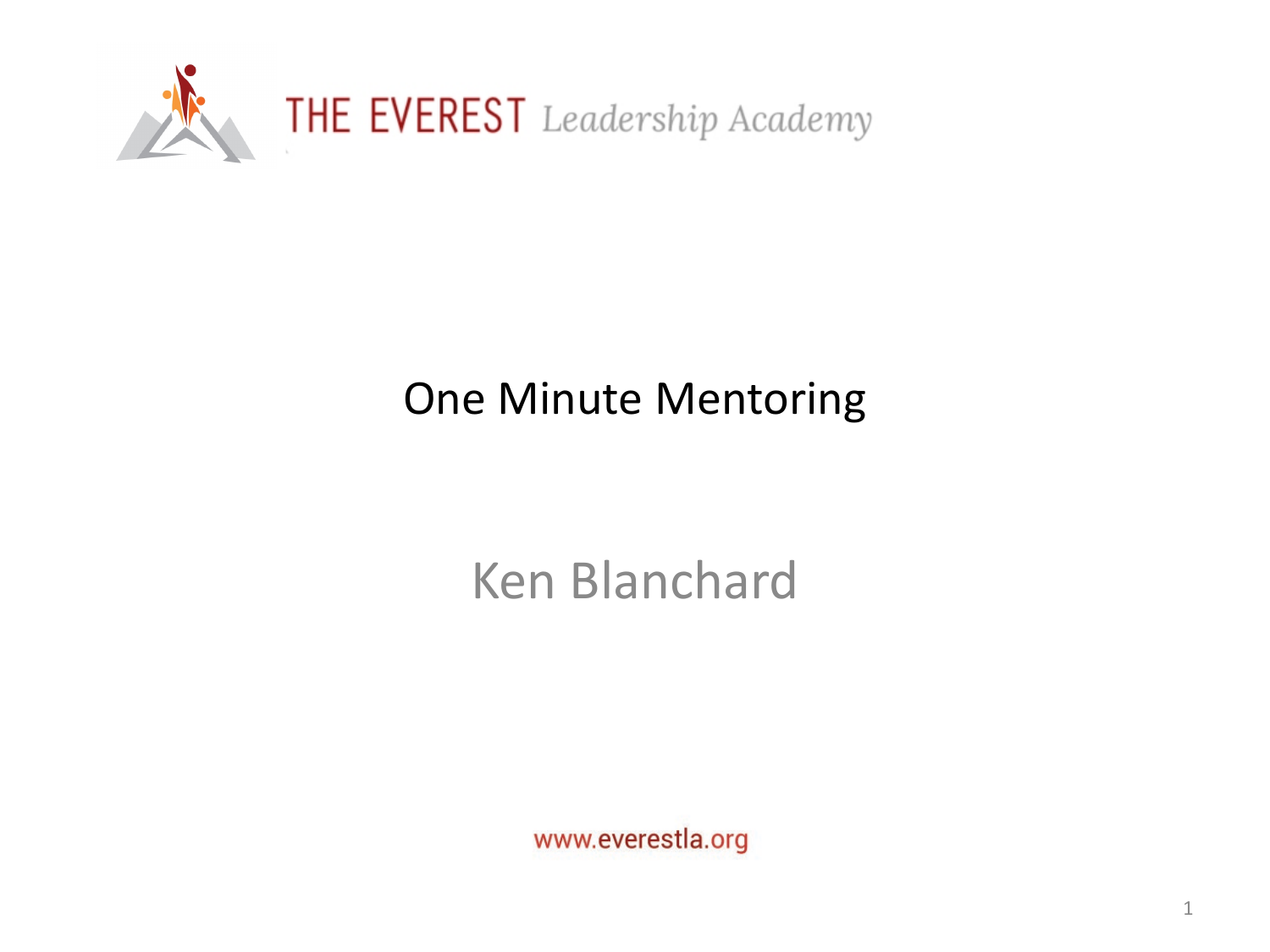

### Introduction

▪ "If I could go back and tell the 21 year old version of me one thing it would be 'Get a mentor.' – Jon Acuff

▪ "Life's journey doesn't need to be a lonely walk. Being a mentor is your opportunity to share your learning moments to help someone step into the best version of their personal self, and it feels good doing it."

▪ Most people agree that having a mentor is a good thing, but they don't know how to find one or use one.

www.everestla.org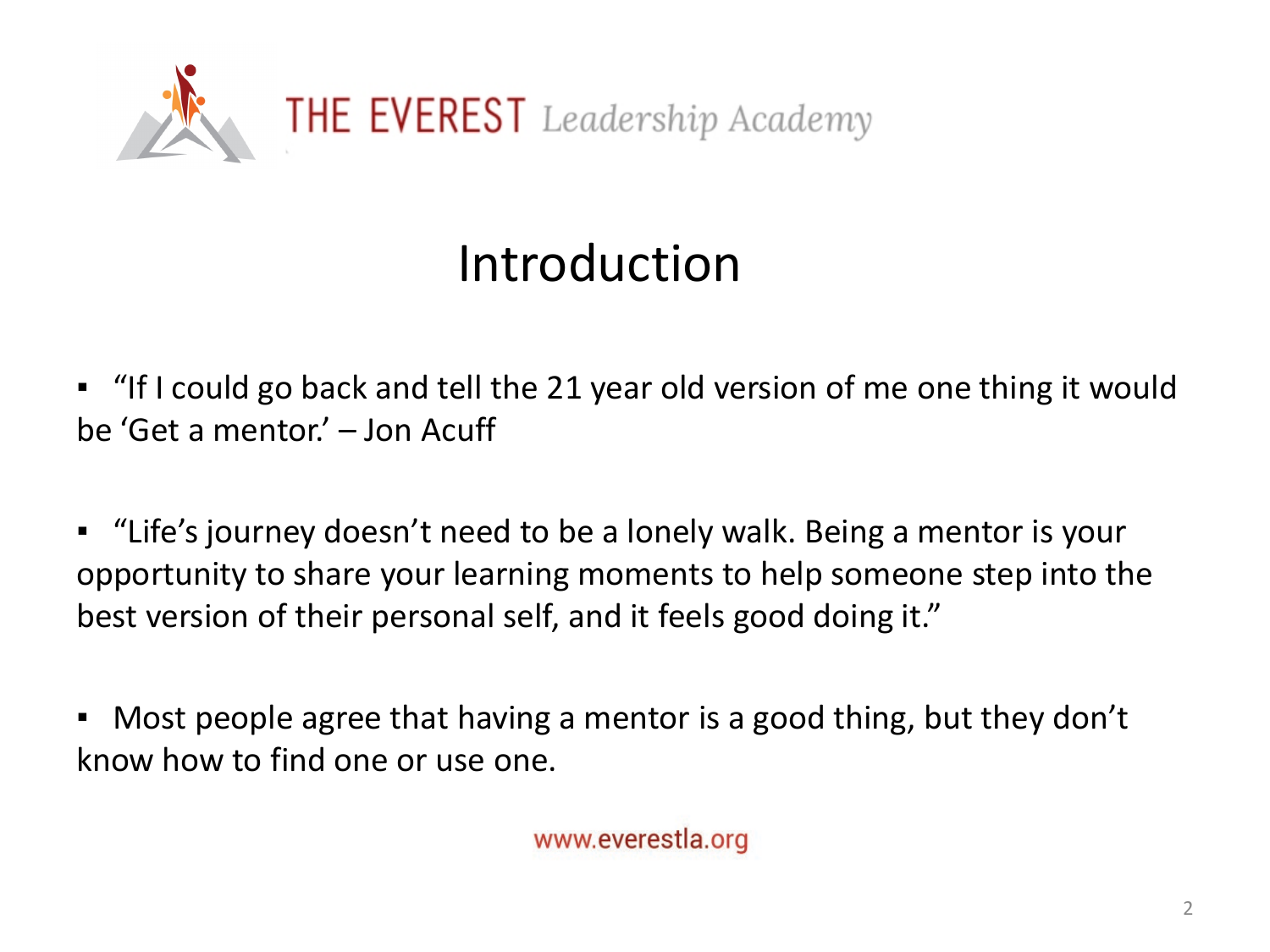

# Types of Mentoring

- **E** New hire
- Peer-to-peer
- Adult-to-adolescent
- Cross-generational
- Successful people do not reach their goals alone. Behind every successful achiever is a person or group of people who helped that person succeed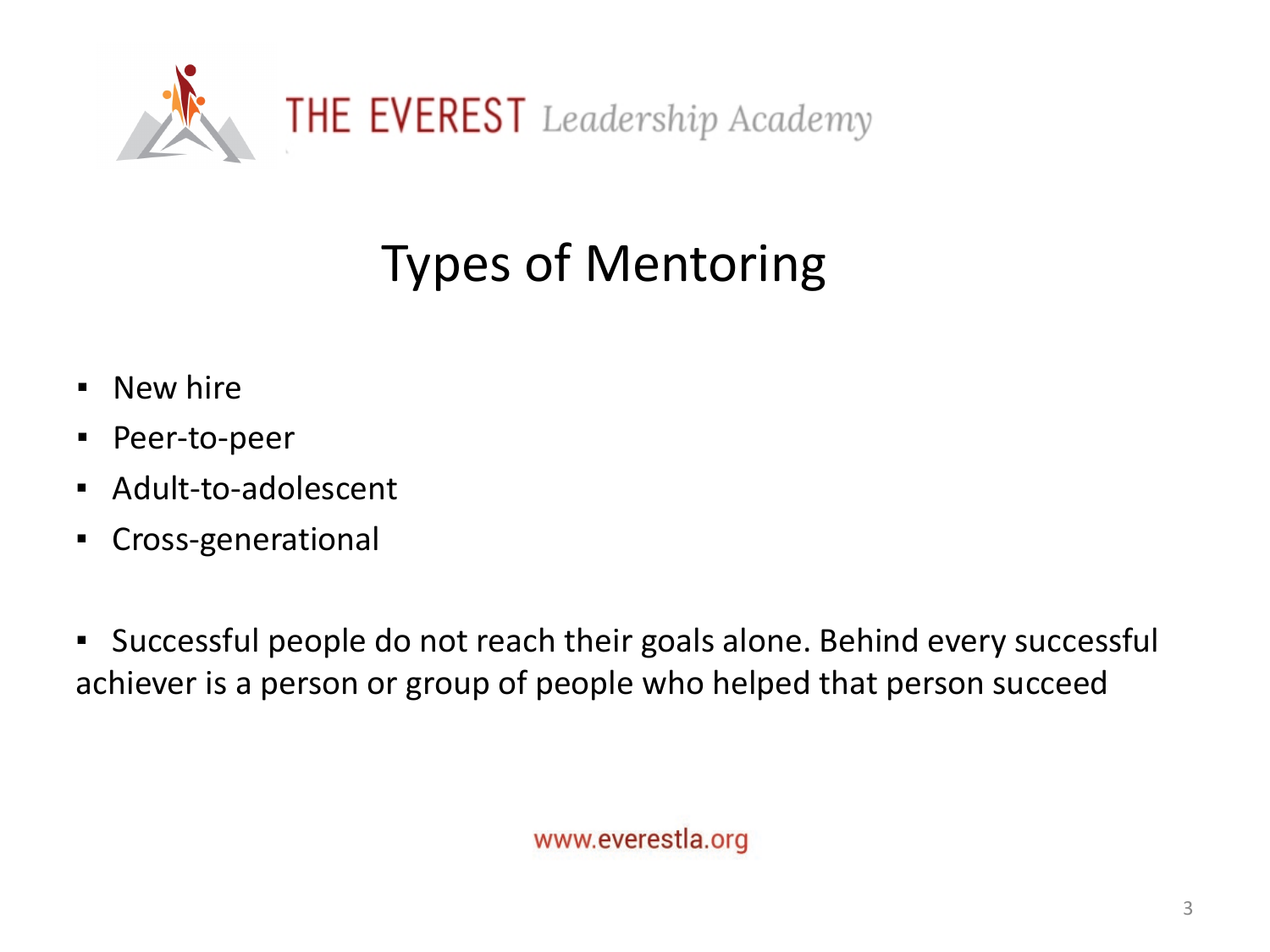

# Asking for Direction

- When you have a problem to solve, talking about it is a good first step
- **Potential mentors are all around you once you start looking for them** 
	- □ Former supervisors
	- □ College alumni
	- $\Box$  Teachers
	- □ Neighbors
	- □ Friends
	- □ Professional organizations

www.everestla.org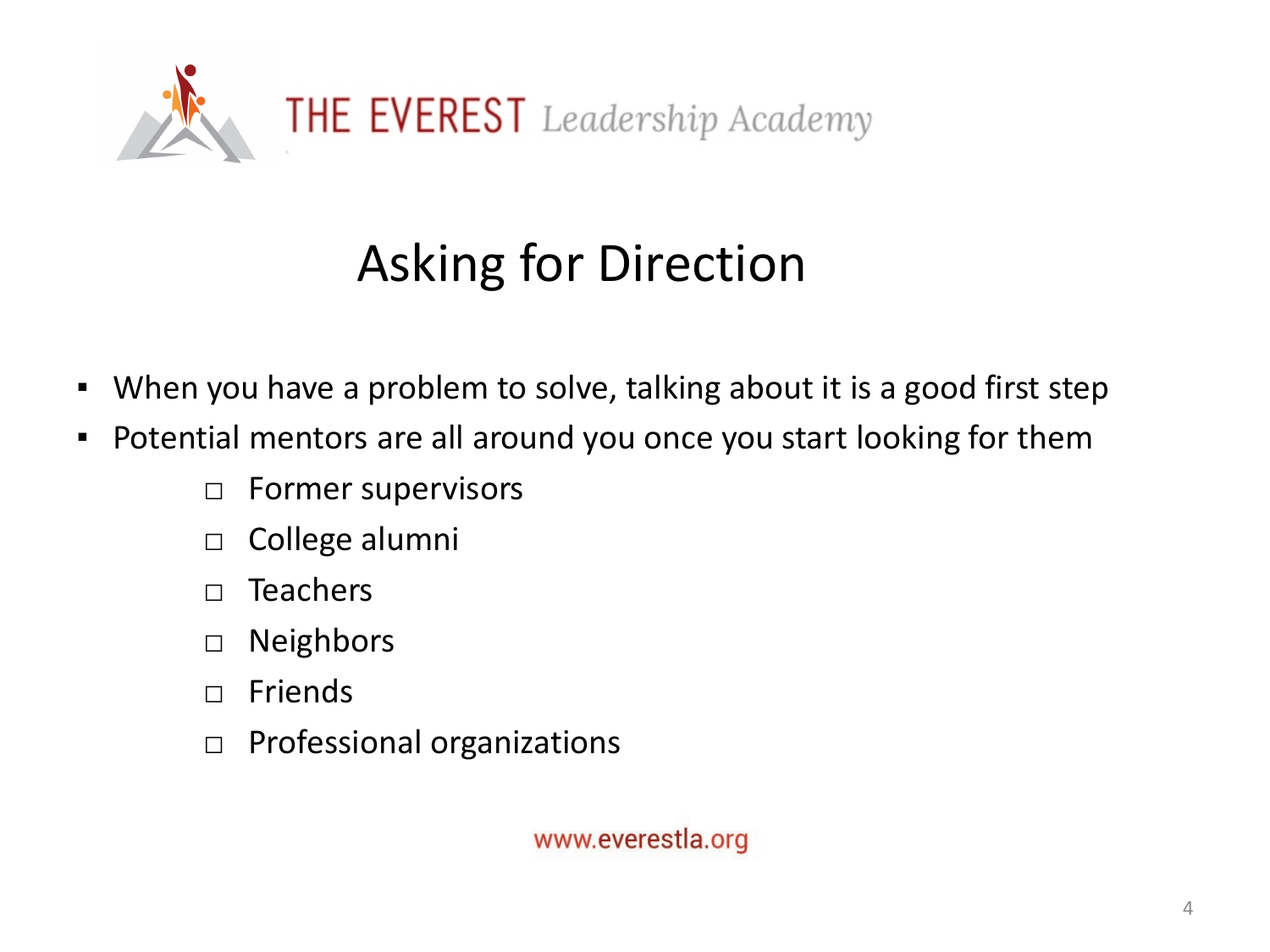

## A Mentoring Relationship

- Essence is all about sharing heart-to-heart and finding common values. Form is about structure
- The first step in any relationship is to have a clear mission statement
- Decide how you want to communicate with each other how often?
- Difference between mentoring and coaching:
	- $\Box$  Coaching is focused on short-term, task related issues
	- □ Mentoring focuses on big-picture, LT goals